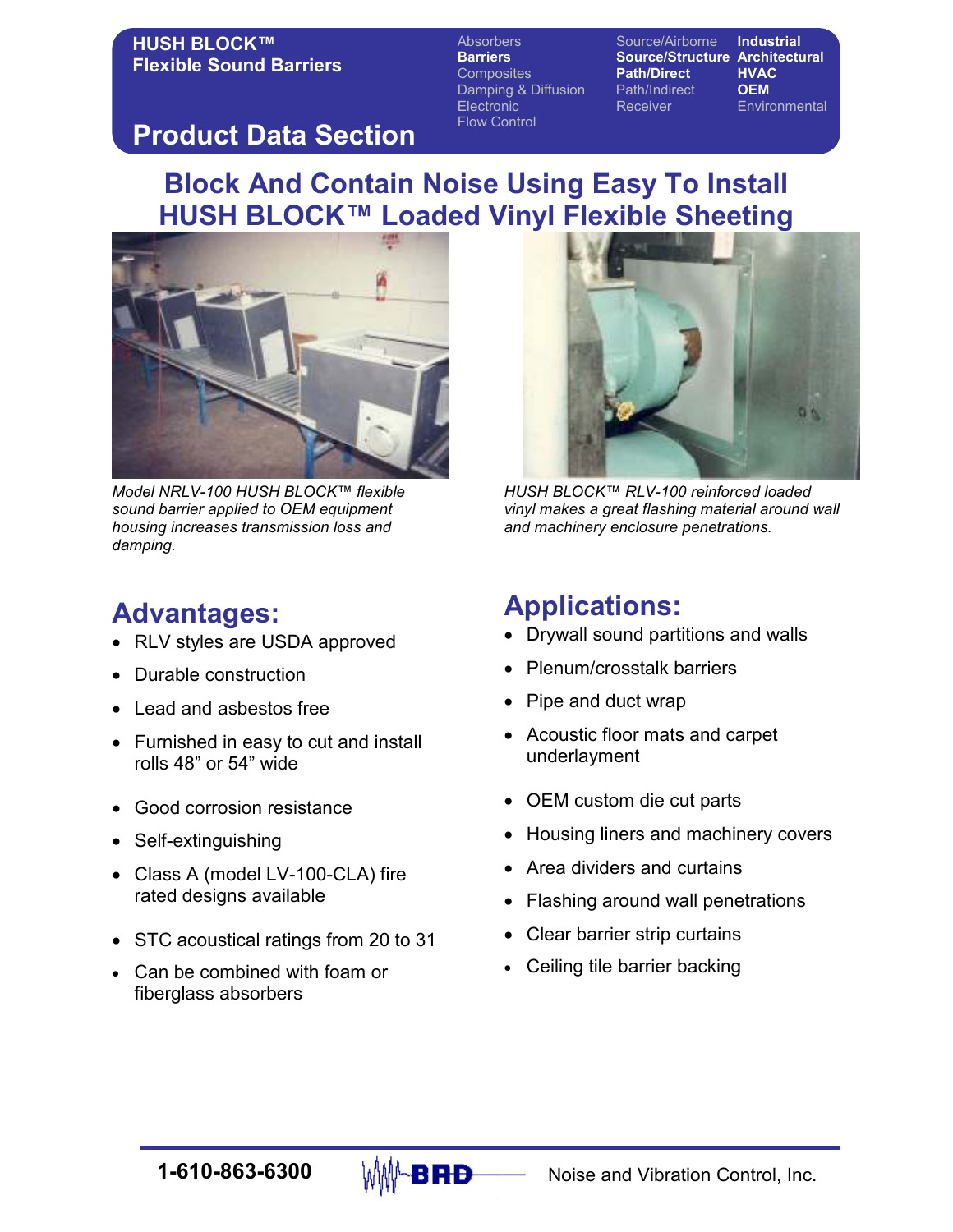#### General Information Technical Information Application Details New Products Installation Guidelines **Accessories** Selection Information

## Product Data Section

## About BRD HUSH BLOCK™ Barriers:

BRD HUSH BLOCK™ flexible sound barriers are limp, tough high temperature-fused vinyl loaded with non-lead fillers. They are available in reinforced construction with a polyester mesh for maximum tensile strength and where the material shall free hang and support its own weight. Non-reinforced styles are more economical where the barrier will be included in another wall, ceiling, housing, cabinet, floor, etc. and the barrier weight is supported by another structure. Clear vinyl barriers for strip curtains and windows are also available. Special class A, marine and other barriers are available to meet customer needs.



Model NRLV-100 HUSH BLOCK™ flexible sound barrier when applied to standard stud wall construction can increase STC ratings by up to 6 points.

| Product         | Nominal<br><b>Thickness</b><br>(Inches) | Weight<br>$Lbs./Ft.^2$ | Description<br>or Type         | Roll<br>Size | Sound Transmission Loss (dB) Per Octave Band (Hz) |     |                 |      |      |      |            |
|-----------------|-----------------------------------------|------------------------|--------------------------------|--------------|---------------------------------------------------|-----|-----------------|------|------|------|------------|
|                 |                                         |                        |                                |              | 125                                               | 250 | 500             | 1000 | 2000 | 4000 | <b>STC</b> |
| <b>NRLV-100</b> | .107                                    | 1.0                    | Non-Reinforced<br>Loaded Vinyl | 54"Wx60'L    | 13                                                | 17  | $\overline{22}$ | 26   | 32   | 37   | 26         |
| <b>NRLV-200</b> | .225                                    | 2.0                    | Non-Reinforced<br>Loaded Vinyl | 54"Wx60'L    | 16                                                | 22  | 26              | 32   | 35   | 40   | 31         |
| <b>RLV-100</b>  | .090                                    | 1.0                    | Reinforced<br>Loaded Vinyl     | 54"Wx60'L    | 13                                                | 17  | 22              | 26   | 32   | 37   | 26         |
| <b>CLV-100</b>  | .160                                    | 1.0                    | Clear<br>Loaded Vinyl          | 48"Wx60'L*   | 13                                                | 17  | 22              | 26   | 32   | 37   | 26         |
| CLV-075         | .120                                    | .75                    | Clear<br>Loaded Vinyl          | 48"Wx60'L**  | 11                                                | 16  | 20              | 25   | 30   | 34   | 23         |
| LV-100-LAG      | .090                                    | 1.0                    | Foil Faced<br>Loaded Vinyl     | 48"Wx60'L    | 13                                                | 17  | 22              | 26   | 32   | 37   | 26         |
| LV-100-CLA      | .109                                    | 1.0                    | Class A<br>Loaded Vinyl        | 54"Wx60'L    | 13                                                | 17  | 22              | 26   | 32   | 37   | 26         |
| LS-100          | .020                                    | 1.0                    | Lead Sheet                     | 48"Wx25'L    | 13                                                | 17  | 22              | 26   | 32   | 37   | 26         |

### Physical Properties and Acoustic Performance Data

\*Also available in 16" wide strip curtains. \*\* Also available in 12" wide strip curtains.

Note: Additional information on tensile, breaking and tear strengths, elongation, chemical resistance, flammability, etc. available upon request.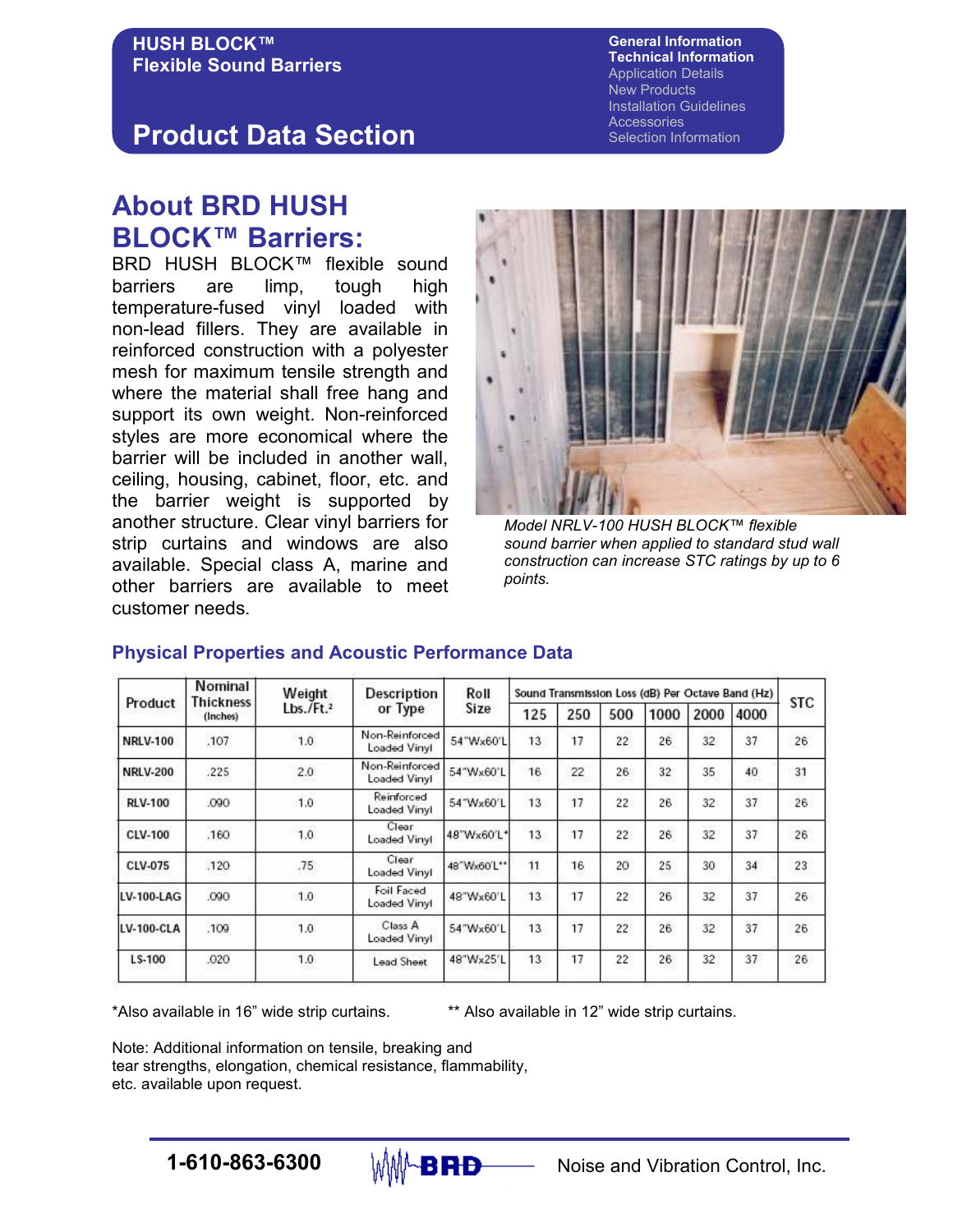## Product Data Section

### Rooftop HVAC Unit In-Curb **Treatment**

- 1. RTU Base
- 2. HUSH MOUNT™ RSVC vibration roof curb

5

5

5

6

3

- 1 3. HUSH BLOCK™ NRLV-100 loaded vinyl sound barrier
- 2 4. HUSH BATT™ HB-200 high density acoustic insulation 5. HUSH SEALANT™
- acoustical grade caulk 6. Roof Deck

7

7. Duct Penetration

6) (5

5

## Plenum/Crosstalk Barrier With Silencer

General Information Technical Information Application Details New Products Installation Guidelines

Selection Information

**Accessories** 





A built-up system using alternating layers of HUSH BLOCK™ loaded vinyl applied to the inside of a rooftop unit curb will reduce radiated noise from the bottom of the unit which can transmit down through the roof deck and leak down around the supply and return duct openings. The roof decking should be flashed to within  $\frac{1}{4}$ " of duct walls before application of HUSH SEALANT™ acoustical grade caulk. The above picture and top left detail illustrate this application. If the roof curb is a plenum exposed to the airstream, HUSH FLEX™ Class A composite material ABAC-111N should be used in a similar double layer configuration.



### Section View of Sound Wall **Partition**

(see additional detail for staggered wall construction on top right of next page)